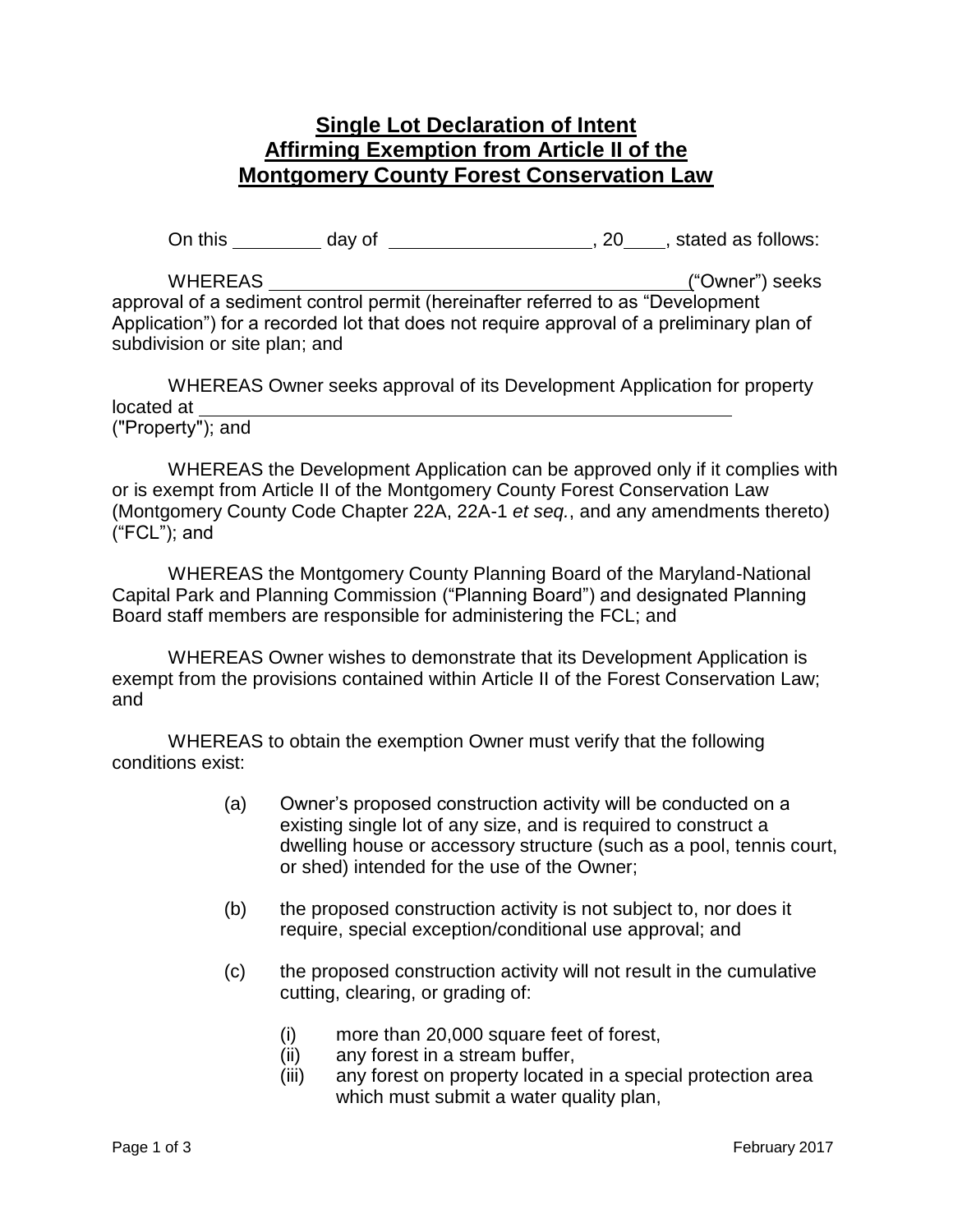- (iv) any specimen or champion tree; or
- (v) any trees or forest that are subject to the requirements of a previously approved forest conservation plan or tree save plan.

THEREFORE, in consideration of the forgoing promises, the mutual covenants contained herein, and the following terms and conditions, the parties agree as follows:

- 1. The recitals set forth above are incorporated in full herein.
- 2. Owner guarantees that the Property and Development Application will conform to the Conditions referenced above.
- 3. Owner further guarantees that the Property will conform with the Conditions for five years after the Planning Department Director, or designee, confirms the exemption from submitting a forest conservation plan.
- 4. For purposes of ensuring compliance with the Conditions, the Planning Board or its designees may, after reasonable notice to the Owner, enter upon the Property at any time from the date of Owner's signature of this document until the five-year restriction has expired.
- 5. If the Owner violates the Conditions, the exemption will become void and the Property will be subject to an enforcement action under the Section 22-19 of the Forest Conservation Law which requires: the preparation, submission and implementation of a forest conservation plan; an administrative civil penalty under Section 22A-16(d) for the area of forest cut or cleared under the exemption; or both.
- 6. This agreement shall be recorded by the Owner in the Land Records of Montgomery County, Maryland and shall constitute a covenant running with the land and shall be binding on the landowner, its administrators, executors, heirs and assigns.